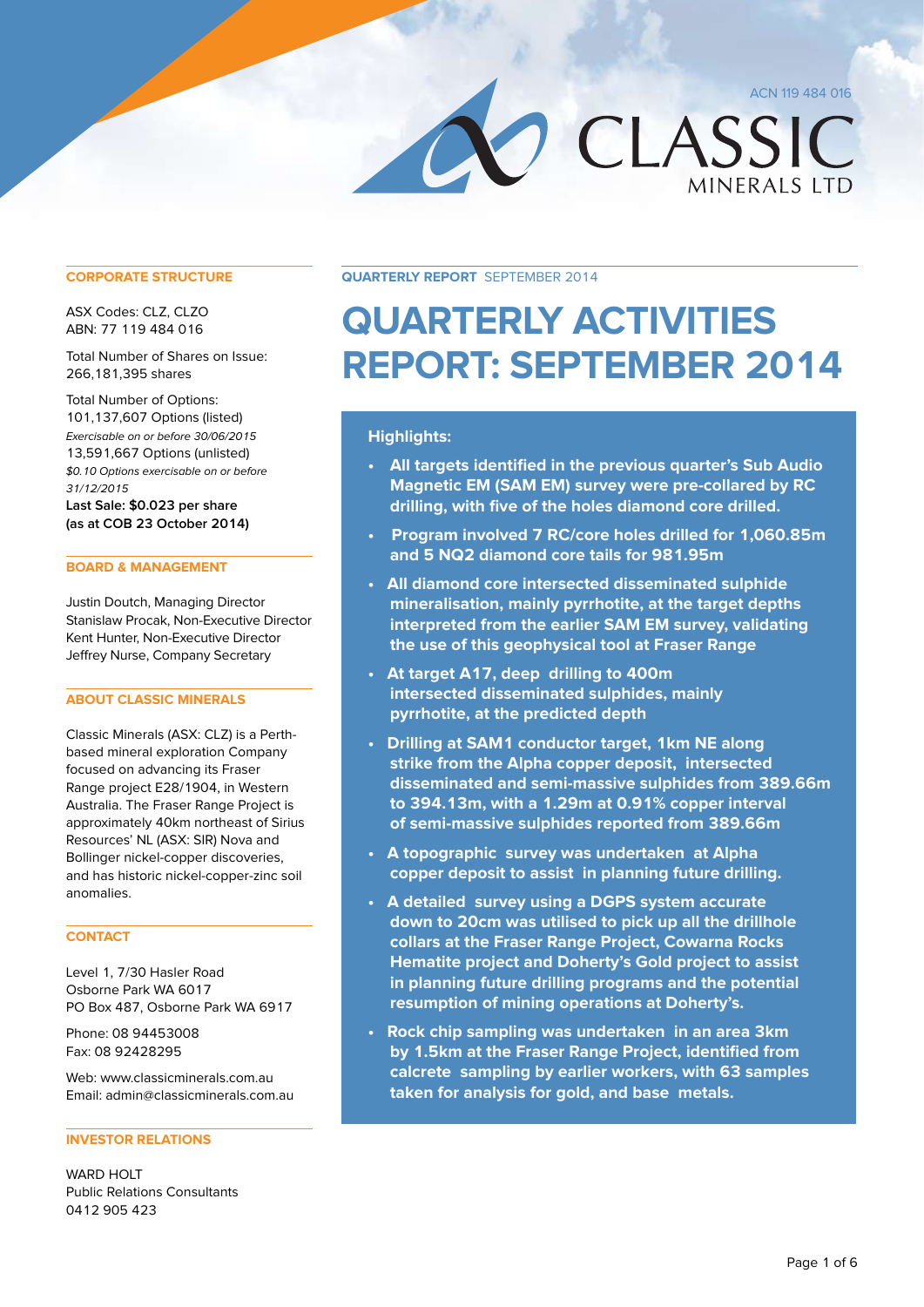### ACN 119 484 016

MINERALS LTD

CLASSIC

### **Quarterly Report** September 2014

### **Summary**

The Fraser Range drilling program carried out during the quarter has produced promising early results, intersecting sulphide mineralisation at the majority of targets. Importantly, it has also confirmed the validity of the earlier SAM EM survey on which the drilling program was predicated, providing confidence for further use of this geophysical tool on the Fraser range project.

A key outcome of the program was the more accurate definition of future targets, enabling company resources to be more focused in future drilling programs. Importantly, this will also free up resources for the potential development of Classic's Cowarna rocks Hematite and Doherty's Gold projects.

Managing Director of Classic Minerals, Mr. Justin Doutch, stressed that the company's main focus would continue to be the development of its exciting Fraser Range asset, but it would now also be investing some resources in the development of its other projects, in particular Doherty's Gold, which has the potential to generate a future revenue stream.

"Our first year of active exploration has been spent better defining targets in the Fraser Range project, and proving up our exploration methodologies, and I'm delighted with the substantial progress we have made in that direction," he said.

"We are very excited at the prospects for the next stage of our drilling program at Fraser, we are awaiting further Geophysics and interpretation to be undertaken in November and drilling will commence shortly after".

"However, while Fraser Range is still very much the name of the game for us, we believe we have fine-tuned our activities there to the point where we can begin to direct some of our energies elsewhere".

"In particular, we are very keen to pursue the potential of the Doherty's Gold project. We'll be drilling additional holes to enable us to define a mineral resource under the 2012 JORC Reporting Code and carrying out a feasibility study into the potential for an open cut mining operation.

### **Drilling of 6 SAM Targets at Fraser Range**

The deep seeking Sub Audio Magnetic (SAM) EM survey identified 6 deep conductor targets at E28/1904 Fraser Range during the June Quarter, and these targets were drilled by RC/ core drilling during the September quarter.

SAM 1 target 1.2km along strike from Alpha copper deposit was drilled as RC with a diamond core tail and intersected disseminated sulphides from 389.66m to 394.13m, with a 1.29m at 0.91% copper interval of semi-massive sulphides reported from 389.66m. See Figure 1.

The SAM 1 target is interpreted by consultant geophysicists as a shallow west dipping conductor plate 450m by 450m, and the first hole was positioned to intersect the centre of this plate. The hole ended at 454.9m, and a downhole EM survey (DHEM) will be conducted in the next few weeks to allow the conductor to be more accurately defined, prior to follow up drilling.

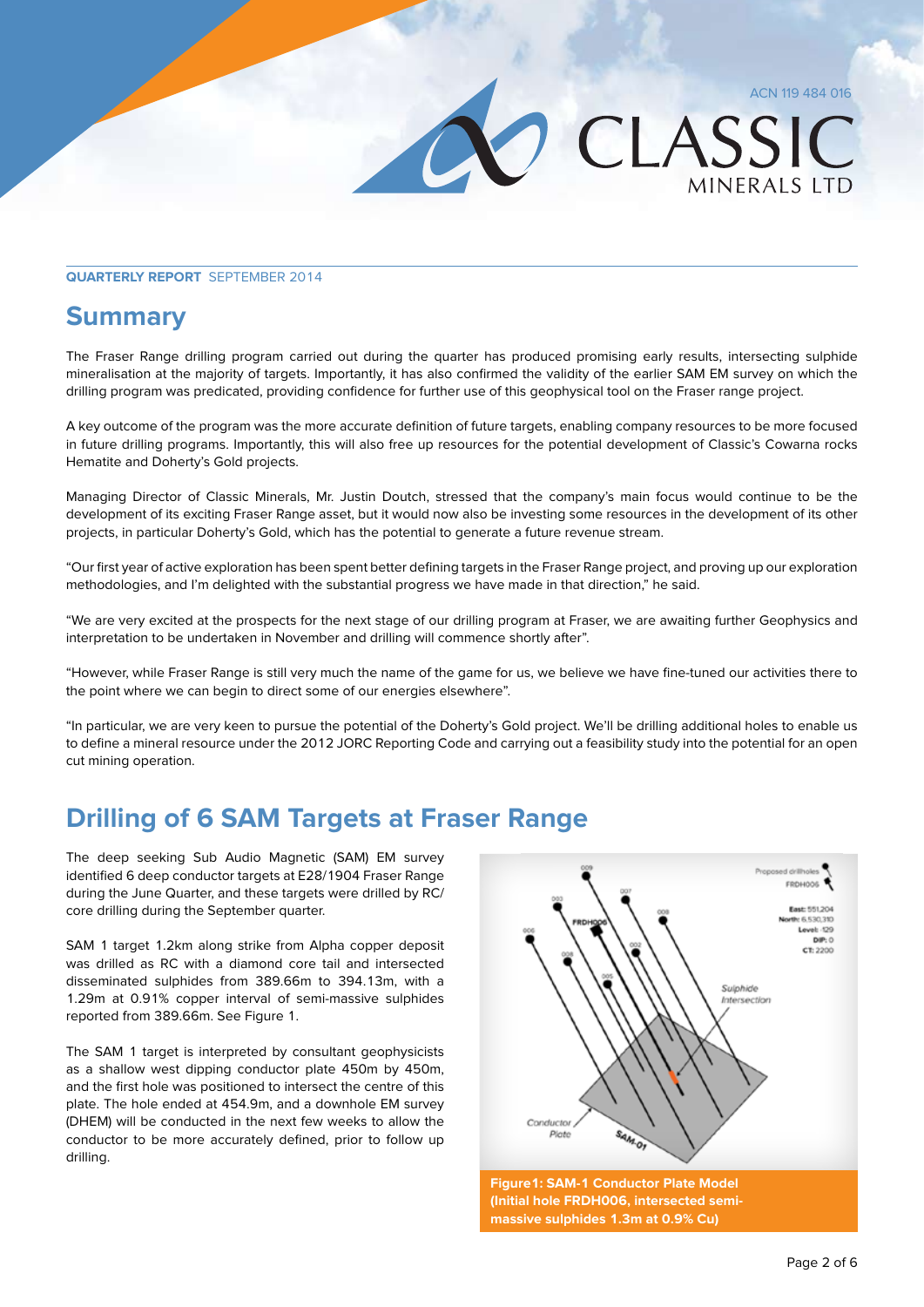### **Quarterly Report** September 2014

The drilling into the SAM targets A15West, A15East, A17, SAM3 and SAM2 was also undertaken with disseminated sulphides intersected at the target zones for A15 west and east and at A17, where two holes were drilled 200m apart along strike. The analysis results for these disseminated sulphide zones were anomalous for Copper and Zinc (see ASX announcement 18th September 2014). See VTEM Figure 2.

Drilling at SAM 3 intersected clay to 45m and then gneiss to 94m, and was abandoned as a spurious target, as suspected.

SAM 2 was pre-collared to 134m by RC, and then halted to allow a DHEM survey to be undertaken to better define the diffuse target. This hole remains to be completed by diamond drilling.



Page 3 of 6

ACN 119 484 016

**MINFRALS LTD** 

CLASSIC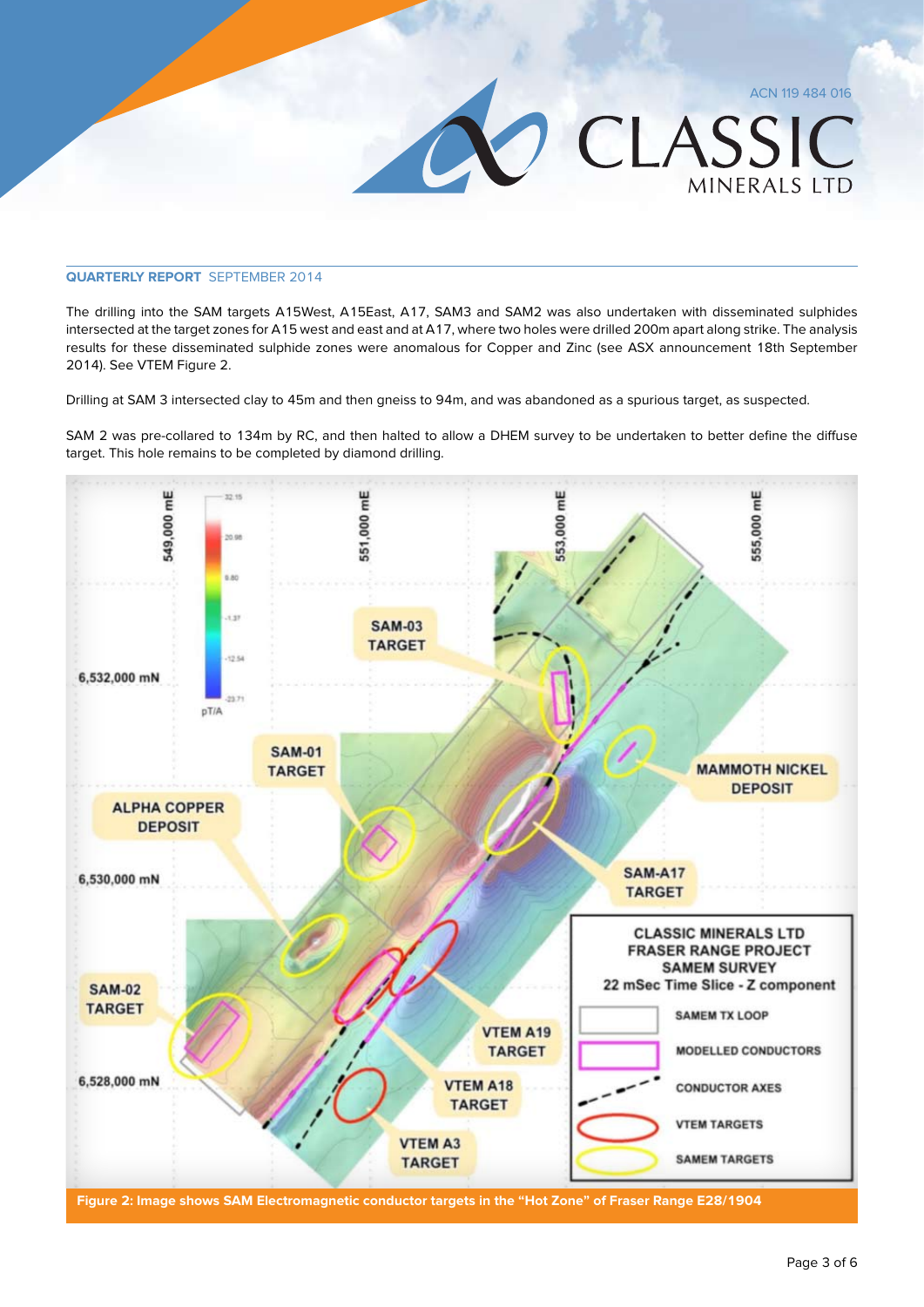

### **Quarterly Report** September 2014

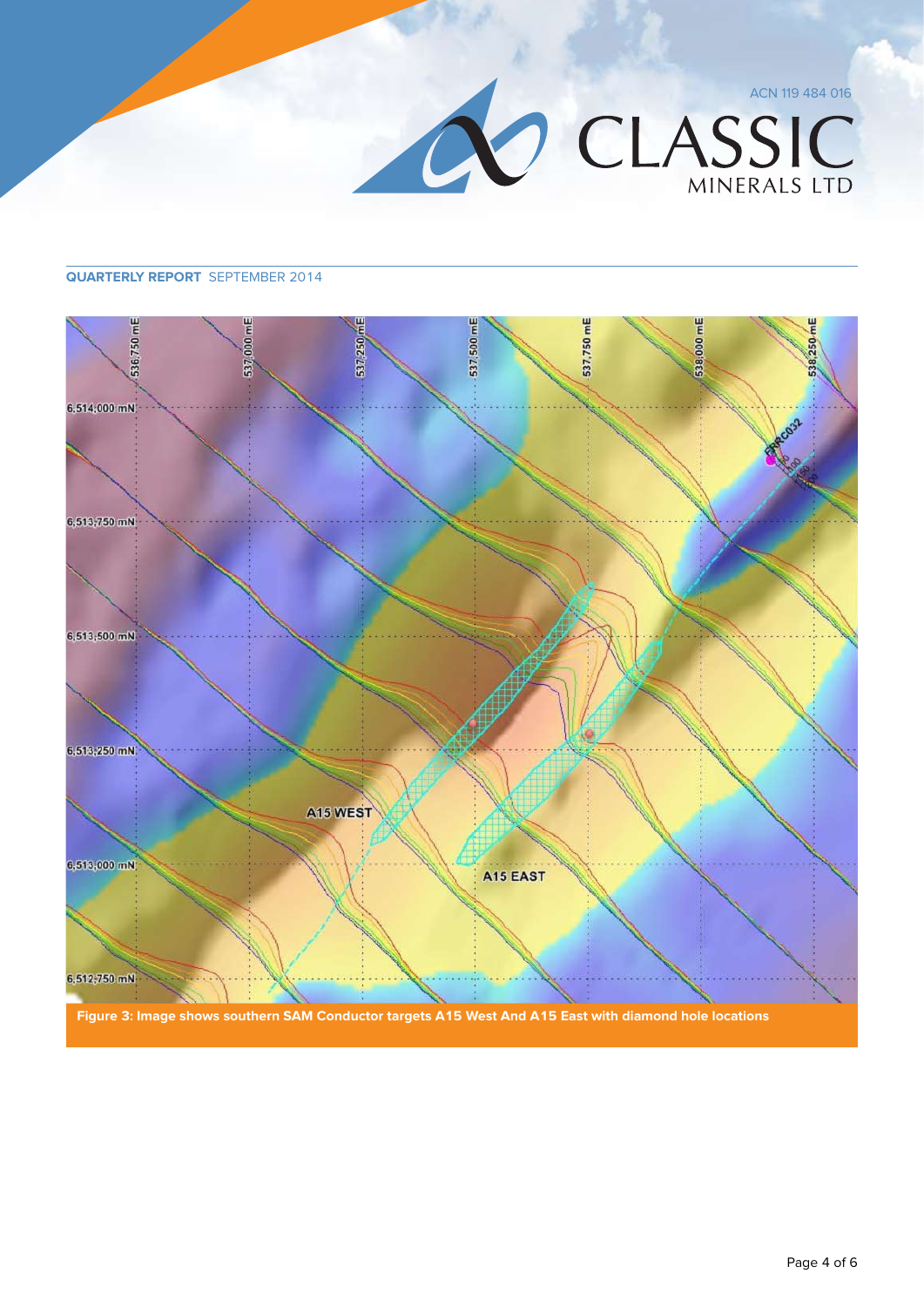

### **Quarterly Report** September 2014

### **Rock Chip Sampling and Mapping at Nickel/Copper/Zinc Anomaly at Fraser Range**

Historical calcrete geochemical sampling conducted by GSWA, Homestake and Geographe Resources identified a zone of anomalous Ni/Cu/ Zn near the centre of the project area. The area of interest is 3km by 1.5km, and has areas of outcrop as well as areas covered by shallow sand cover. See Figure 4.

A program of rock chip sampling and mapping was undertaken during September, with 63 samples taken for analysis for gold, and base metals. These samples have been submitted to for analysis and results are awaited. Bedrock sampling in areas of transported sand cover will under taken by Aircore drilling on a 200m by 200m grid pattern and analysed for gold and base metals.

Of significance were two large areas of outcrop of mafic rocks in an area previously considered to be largely metasediments, now metamorphosed to gneiss. The mafic rocks are in an area which shows a weak northeast trending linear feature on aeromagnetic imagery. Two mafic rock samples are being submitted for mineralogical examination.